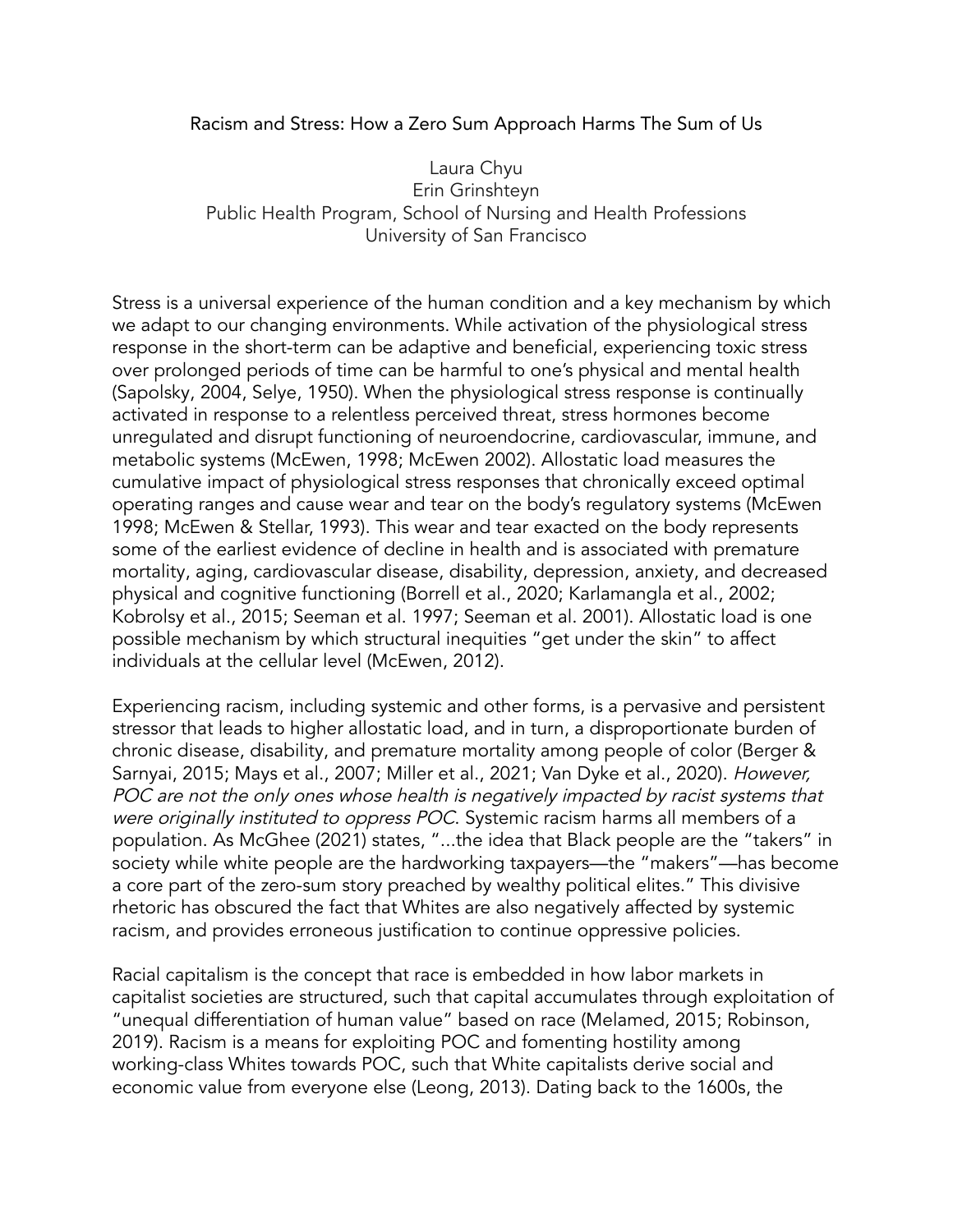enslavement of Black people laid the foundation for a violent, race-based division of labor that supported the economy. The capitalist system in the U.S thrives on what McGhee (2021) refers to as "last place aversion", the phenomenon in which individuals care more about their relative position in a hierarchical system than their absolute position. This focus on positional status results in lower income Whites accepting their disadvantaged conditions under the current system as long as they are not suffering as much as their POC counterparts of lower income. Today, race-based labor divisions continue to disadvantage POC as exemplified by the higher than average COVID-19 transmission and mortality among POC, in part due to POC being more likely to work in essential jobs, lack the power to ask for the types of protections higher wage workers can request, and lack the ability to leave these types of jobs (McClure et al., 2020).

In recent decades, the working class in the U.S. has been devastated by economic misery and social dysfunction, brought on by a flawed capitalist system that has evolved to serve an elite wealthy minority. Beginning in the 1950s, labor unions were weakened by anti-union narratives that perpetuated degrading stereotypes about Black people and notions of racially redistributive socialist takeovers that white workers did not want to take part in, despite major gains for everyone from union efforts in previous decades (McGhee, 2021). The current economic system harms all blue-collar workers who now suffer from wage stagnation, job loss, unemployment, and financial insecurity coupled with hopelessness, lack of belonging, and social maladjustment (Case & Deaton, 2020; Introcaso, 2021). These chronic stressors could result in increased allostatic load, leading to increased morbidity and premature mortality. Indeed, Case & Deaton (2015) found a significant increase in all-cause death rates for middle-aged White men and women in the U.S. between 1999 and 2013, largely due to an increase in deaths from drug and alcohol poisoning, suicide, chronic liver diseases, and cirrhosis. This alarming reverse in mortality rate trends after decades of progress has disproportionately impacted working-age White men without a college degree. Concomitant with these "deaths of despair" are antecedent negative health conditions including self-reported decline in health, mental health, ability to conduct activities of daily living, increase in chronic pain, inability to work, and deterioration of liver function (Case & Deaton, 2015; Case & Deaton 2020). Thus, while racial capitalism originally subjugated POC to concentrate power in the hands of a privileged minority, as McGhee (2021) notes, these oppressive systems harm the sum of us.

Our broken and unjust economic system, deeply rooted in racism, corrodes our quality of life and exacts a devastating cost in the form of premature and excess disease and death. To address this, we must abandon a zero sum outlook and embrace cross-racial solidarity in order to reap the benefits of the "solidarity dividend" (McGhee, 2021). Only when we as a nation confront systemic racism and reexamine its underlying values, will we begin to see improvements in our health and well-being that will benefit the sum of us.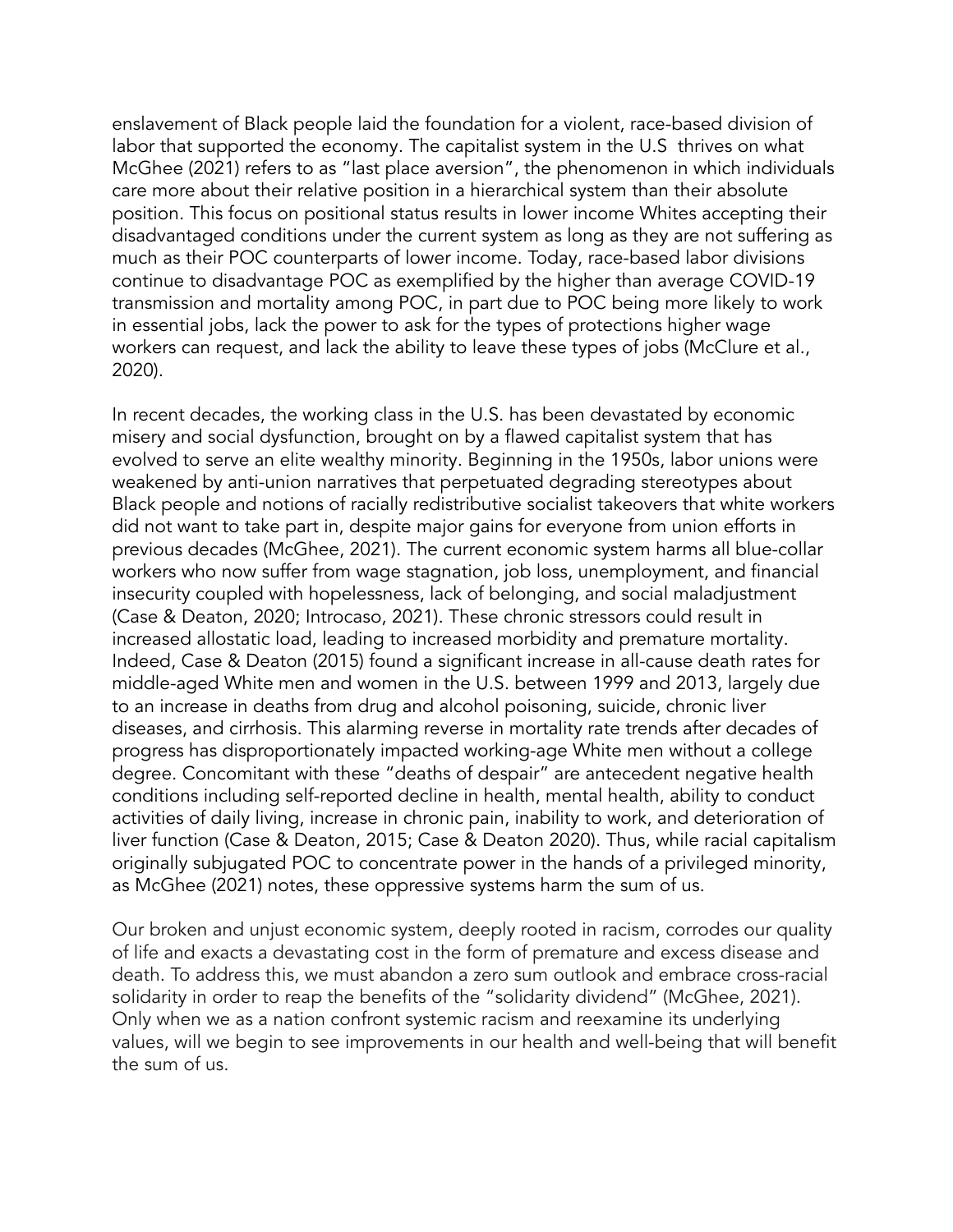References:

- Berger, M., & Sarnyai, Z. (2015). "More than skin deep": stress neurobiology and mental health consequences of racial discrimination. Stress, 18(1), 1-10. <https://doi.org/10.3109/10253890.2014.989204>
- Borrell, L. N., Rodríguez-Álvarez, E., & Dallo, F. J. (2020). Racial/ethnic inequities in the associations of allostatic load with all-cause and cardiovascular-specific mortality risk in U.S. adults. PloS One, 15(2), e0228336. <https://doi.org/10.1371/journal.pone.0228336>
- Case, A., & Deaton, A. (2015). Rising morbidity and mortality in midlife among white non-Hispanic Americans in the 21st century. Proceedings of the National Academy of Sciences of the United States of America, 112(49), 15078–15083. <https://doi.org/10.1073/pnas.1518393112>
- Case, A., & Deaton, A. (2020). Deaths of despair and the future of capitalism. Princeton University Press.
- Introcaso, D. (2021, December 29). Deaths of Despair: the unrecognized tragedy of working class immiseration. STAT+. [https://www.statnews.com/2021/12/29/deaths-of-despair-unrecognized-tragedy](https://www.statnews.com/2021/12/29/deaths-of-despair-unrecognized-tragedy-working-class-immiseration/)[working-class-immiseration/](https://www.statnews.com/2021/12/29/deaths-of-despair-unrecognized-tragedy-working-class-immiseration/)
- Karlamangla, A. S., Singer, B. H., McEwen, B. S., Rowe, J. W., & Seeman, T. E. (2002). Allostatic load as a predictor of functional decline. MacArthur studies of successful aging. Journal of Clinical Epidemiology, <sup>55</sup>(7), 696–710. [https://doi.org/10.1016/s0895-4356\(02\)00399-2](https://doi.org/10.1016/s0895-4356(02)00399-2)
- Kobrosly, R. W., van Wijngaarden, E., Seplaki, C. L., Cory-Slechta, D. A., & Moynihan, J. (2014). Depressive symptoms are associated with allostatic load among community-dwelling older adults. Physiology & Behavior, 123, 223–230. <https://doi.org/10.1016/j.physbeh.2013.10.014>

Leong, N. (2013). "Racial [Capitalism".](https://www.jstor.org/stable/23415098) Harvard Law Review. 126(8): 2151–2226.

Mays, V. M., Cochran, S. D., & Barnes, N. W. (2007). Race, race-based discrimination, and health outcomes among African Americans. Annual Review of Psychology, 58, 201–225. <https://doi.org/10.1146/annurev.psych.57.102904.190212>

Melamed, J. (2015). Racial Capitalism. Critical Ethnic Studies. 1(1), 76–85. [doi](https://en.wikipedia.org/wiki/Doi_(identifier)):[10.5749/jcritethnstud.1.1.0076](https://doi.org/10.5749%2Fjcritethnstud.1.1.0076).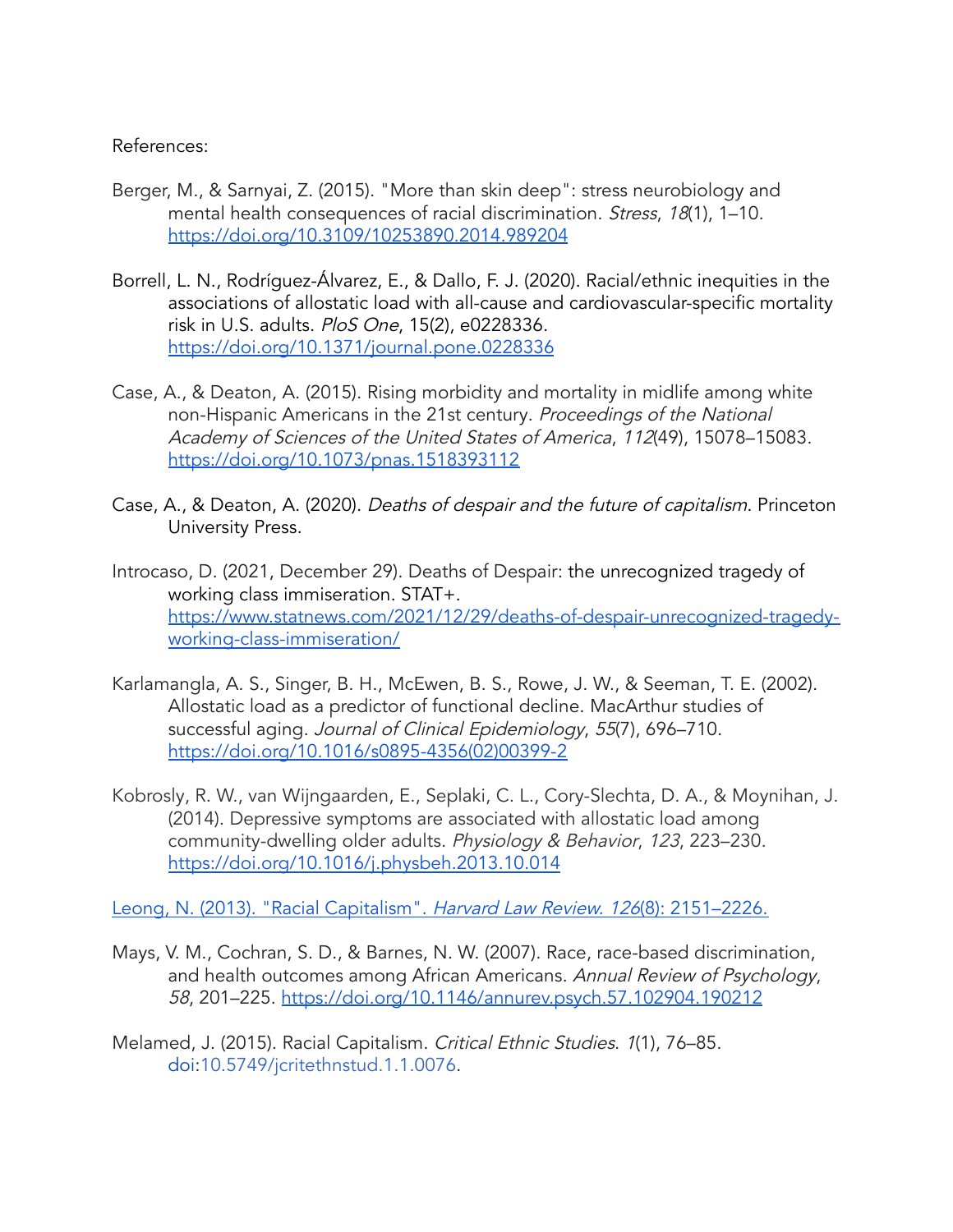- McEwen B. S. (1998). Stress, adaptation, and disease. Allostasis and allostatic load. Annals of the New York Academy of Sciences, 840, 33–44. <https://doi.org/10.1111/j.1749-6632.1998.tb09546.x>
- McEwen B. S. (2012). Brain on stress: how the social environment gets under the skin. Proceedings of the National Academy of Sciences of the United States of America, 109 (Suppl 2), 17180–17185. <https://doi.org/10.1073/pnas.1121254109>
- McEwen, B. S., & Lasley, E. N. (2002). The end of stress as we know it. Joseph Henry Press.
- McEwen, B. S., & Stellar, E. (1993). Stress and the individual. Mechanisms leading to disease. Archives of Internal Medicine, 153(18), 2093–2101.
- [McGhee,](https://www.zotero.org/google-docs/?xPzT3U) H. C. (2021). The sum of us: What racism costs everyone and how we can prosper [together](https://www.zotero.org/google-docs/?xPzT3U) (First edition). One World.
- McClure, E. S., Vasudevan, P., Bailey, Z., Patel, S., & Robinson, W. R. (2020). Racial capitalism within public health—how occupational settings drive COVID-19 disparities. American Journal of Epidemiology, <sup>189</sup>(11), 1244-1253.
- Miller, H. N., LaFave, S., Marineau, L., Stephens, J., & Thorpe, R. J., Jr (2021). The impact of discrimination on allostatic load in adults: An integrative review of literature. Journal of Psychosomatic Research, 146, 110434. <https://doi.org/10.1016/j.jpsychores.2021.110434>
- Robinson, C. J. ( 2019). Quan, H. L. T. (ed.). Cedric J. Robinson: On Racial Capitalism, Black Internationalism, and Cultures of Resistance. Pluto Press. [doi](https://en.wikipedia.org/wiki/Doi_(identifier)):[10.2307/j.ctvr0qs8p.13](https://doi.org/10.2307%2Fj.ctvr0qs8p.13).
- Sapolsky, R. M. (2004). Why zebras don't get ulcers: a guide to stress, stress related diseases, and coping. New York: W.H. Freeman.
- Seeman, T. E., McEwen, B. S., Rowe, J. W., & Singer, B. H. (2001). Allostatic load as a marker of cumulative biological risk: MacArthur studies of successful aging. Proceedings of the National Academy of Sciences of the United States of America, 98(8), 4770-4775. <https://doi.org/10.1073/pnas.081072698>
- Seeman, T. E., Singer, B. H., Rowe, J. W., Horwitz, R. I., & McEwen, B. S. (1997). Price of adaptation--allostatic load and its health consequences. MacArthur studies of successful aging. Archives of Internal Medicine, 157(19), 2259–2268.